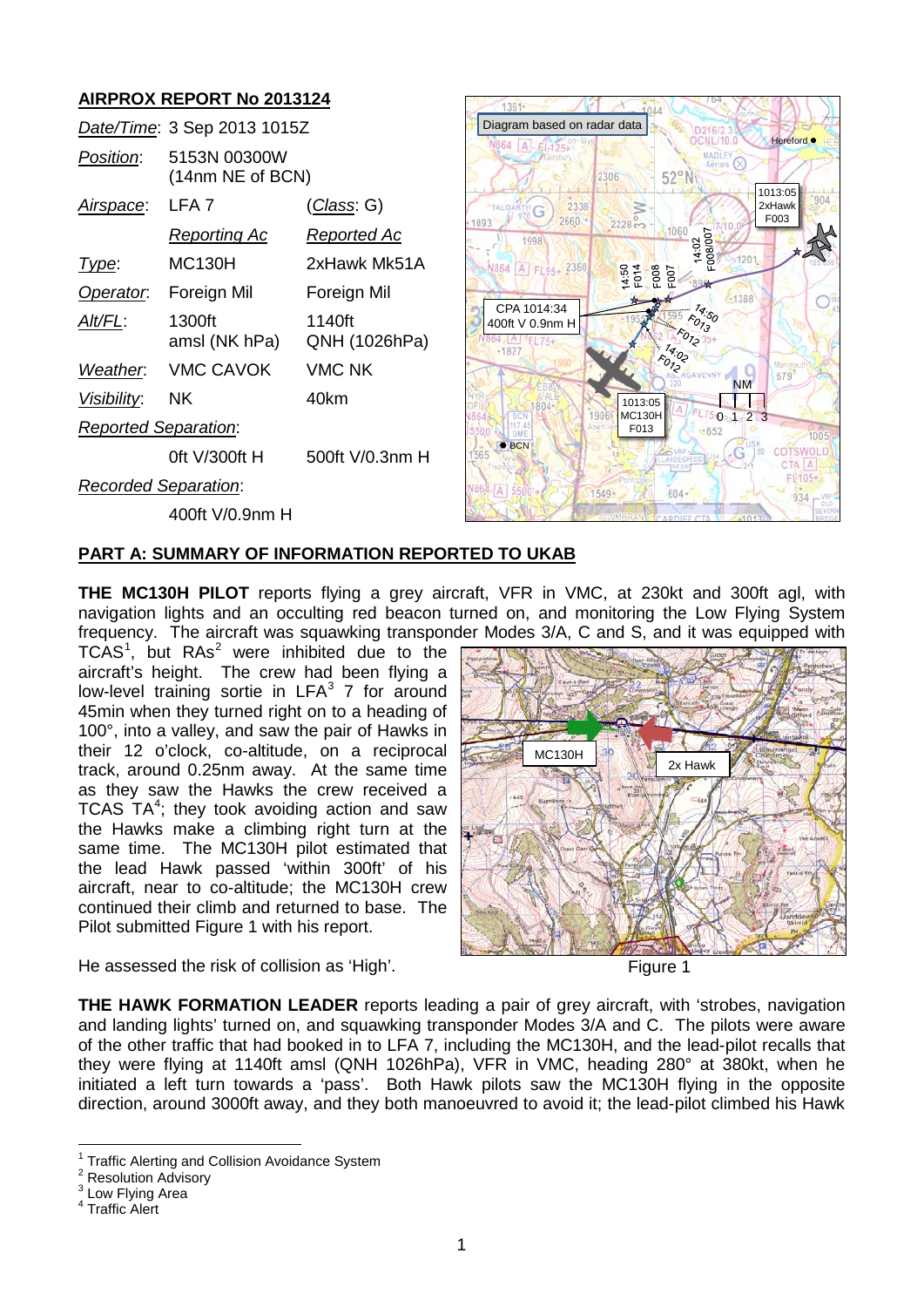slightly and the pilot of the second Hawk 'descended a bit'. The Hawk pilots did not make an assessment of the collision risk but did not believe the occurrence was close enough to warrant an 'anomaly report' under their national flying regulations.

## **Factual Background**

The weather at Gloucester Staverton at 0950Z and 1020Z was reported as:

METAR EGBJ 030950Z 00000KT 9999 FEW023 20/14 Q1028 METAR EGBJ 031020Z 00000KT 9999 FEW023 22/14 Q1028

#### **Analysis and Investigation**

#### **UKAB Secretariat**

Analysis of the Clee Hill radar recording at 1013:05 shows the Hawks tracking southeast, 8nm south of Hereford, indicating Mode C 003; the MC130H is shown about 12.5nm southwest of the Hawks, tracking northeast, indicating Mode C 013. The Hawks manoeuvre a little but maintain the same approximate track; the second aircraft's Mode C becomes visible for a short period and the aircraft indicate Mode C 008 (Hawk 1) and 007 (Hawk 2) at 1014:02, when the MC130H is around 6nm to the southwest, indicating a Mode C of 012. The MC130H and the Hawks continue until the CPA, at 1014:34, with the closest radar returns indicating separation of 0.9nm H and 400ft V on Mode C. Subsequently, the Hawks make a slight right turn and their Mode C indicates a climb to 014 whilst the MC130H's Mode C indicates the start of a climb through 013.

All of the pilots were flying VFR in Class G airspace and had equal responsibility to avoid collision<sup>[5](#page-1-0)</sup>; although the radar tracks indicate that the aircraft were converging, both reporting pilots recalled seeing the other aircraft ahead of them on reciprocal tracks, in which case they were required to<sup>[6](#page-1-1)</sup>, and indeed did, avoid each other by turning right. The closest radar returns were 400ft V and 0.9nm H apart, but the actual CPA occurred between radar returns and so it was likely to have been closer than this and commensurate with the pilots' reports.

### **Comments**

### **USAFE**

While this was an encounter in the UKDLFS<sup>[7](#page-1-2)</sup> which was resolved by each of the pilots, the CPA was such that the MC-130H crew discontinued their sortie. Indeed, the aircraft commander later said, "This was as close as I've ever been to another aircraft without being in formation with it." As a consequence, the unit is exploring additional risk reduction measures. Given the Hawk pilots' (Foreign Mil) view on what did or did not require an 'anomaly report', thought might be given to the inclusion of Airprox Reporting in the mandatory briefing on low-flying given to foreign visiting aircrew.

#### **Summary**

An Airprox was reported between an MC130H and a pair of Hawks in Class G Airspace in LFA 7; none of the pilots was in receipt of an Air Traffic Service. The pilots in all three aircraft saw each other and took avoiding action.

<span id="page-1-1"></span><span id="page-1-0"></span>

<sup>&</sup>lt;sup>5</sup> MAA Regulatory Article 2307, Guidance Material 2307(1), Para 7, Avoidance of Collision 6 MAA Regulatory Article 2307, Guidance Material 2307(1), Para 14, Aircraft Approaching Head-On <sup>7</sup> UK Day Low Flying System

<span id="page-1-2"></span>